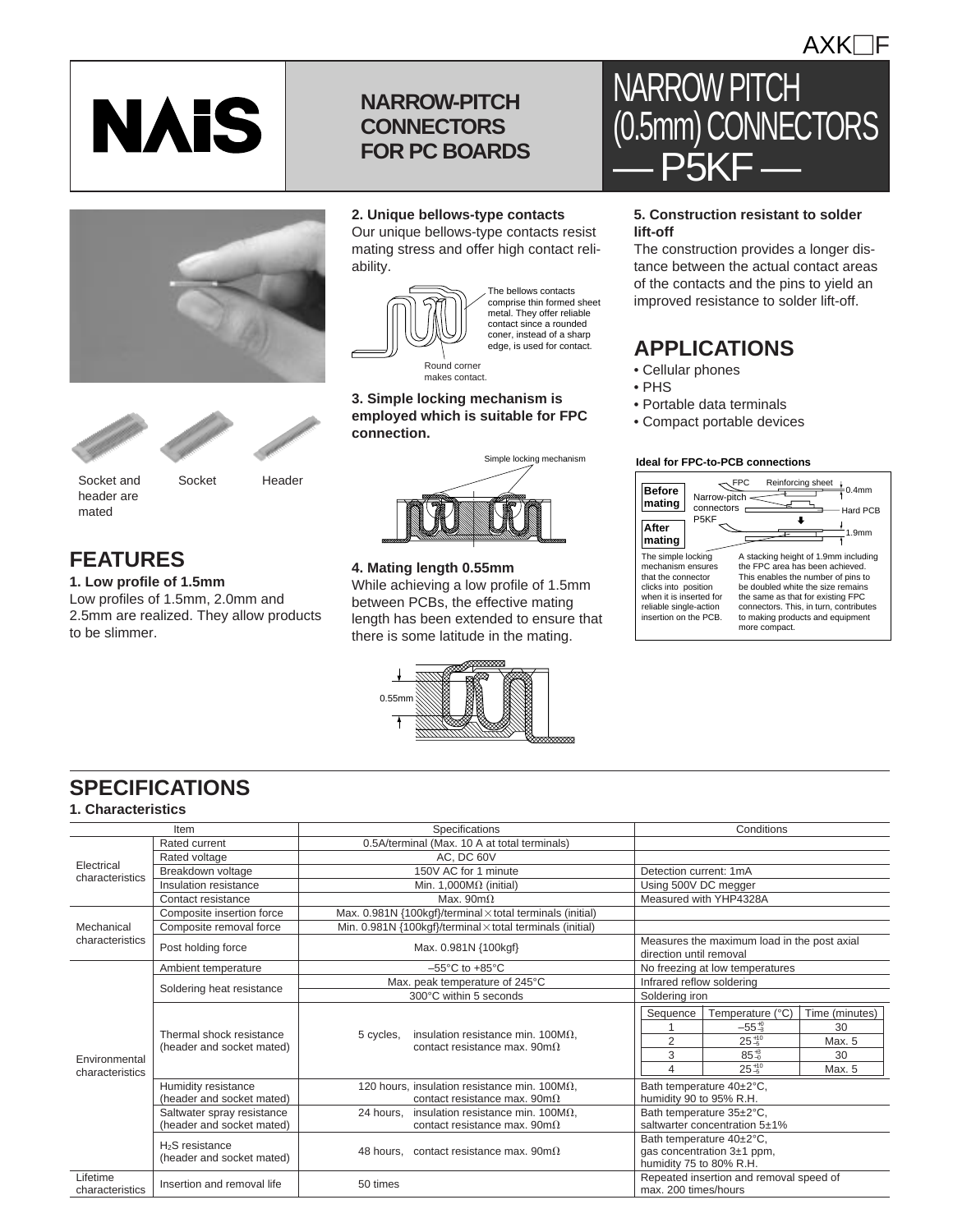## $AXK\Box F$

| 2. Material and surface treatment |                                |                                                                             |  |  |  |  |  |
|-----------------------------------|--------------------------------|-----------------------------------------------------------------------------|--|--|--|--|--|
| Part name                         | Material                       | Surface treatment                                                           |  |  |  |  |  |
| Molded portion                    | Heat-resistant resin (UL94V-0) |                                                                             |  |  |  |  |  |
| Contact                           | Copper alloy                   | Contact portion: Au plating over Ni<br>Terminal portion: Au plating over Ni |  |  |  |  |  |

## **PRODUCT TYPES**

| Stacking height | No. of contacts |        | Part No.    |  |
|-----------------|-----------------|--------|-------------|--|
|                 | 10              | Socket | AXK5F10345* |  |
|                 |                 | Header | AXK6F10345* |  |
|                 | 20              | Socket | AXK5F20345* |  |
|                 |                 | Header | AXK6F20345* |  |
|                 | 30              | Socket | AXK5F30345* |  |
|                 |                 | Header | AXK6F30345* |  |
| $1.5$ mm        | 40              | Socket | AXK5F40345* |  |
|                 |                 | Header | AXK6F40345* |  |
|                 | 50              | Socket | AXK5F50345* |  |
|                 |                 | Header | AXK6F50345* |  |
|                 |                 | Socket | AXK5F60345* |  |
|                 | 60              | Header | AXK6F60345* |  |
|                 | 10              | Socket | AXK5F10545* |  |
|                 |                 | Header | AXK6F10345* |  |
|                 |                 | Socket | AXK5F20545* |  |
|                 | 20              | Header | AXK6F20345* |  |
|                 |                 | Socket | AXK5F30545* |  |
| $2.0$ mm        | 30              | Header | AXK6F30345* |  |
|                 |                 | Socket | AXK5F40545* |  |
|                 | 40              | Header | AXK6F40345* |  |
|                 | 50              | Socket | AXK5F50545* |  |
|                 |                 | Header | AXK6F50345* |  |
|                 | 60              | Socket | AXK5F60545* |  |
|                 |                 | Header | AXK6F60345* |  |
|                 | 10              | Socket | AXK5F10545* |  |
|                 |                 | Header | AXK6F10545* |  |
|                 | 20              | Socket | AXK5F20545* |  |
|                 |                 | Header | AXK6F20545* |  |
|                 | 30              | Socket | AXK5F30545* |  |
| $2.5$ mm        |                 | Header | AXK6F30545* |  |
|                 | 40              | Socket | AXK5F40545* |  |
|                 |                 | Header | AXK6F40545* |  |
|                 | 50              | Socket | AXK5F50545* |  |
|                 |                 | Header | AXK6F50545* |  |
|                 | 60              | Socket | AXK5F60545* |  |
|                 |                 | Header | AXK6F60545* |  |

Note) 1. Please suffix following words at \* marked positions.

P: Inner carton (1 reel) 1,000 pcs. (Outer carton: 2,000 pcs.)

J: Inner carton (1 reel) 2,000 pcs. (Outer carton: 4,000 pcs.)

2. The standard type comes with no positioning bosses. Connectors with positioning bosses are available for on-demand production. For this type of connector, 9th digit of the part no. changes from  $4$  to  $3.$  e.g. AXK5F10335P

## **DIMENSIONS**

#### • Socket body



**Dimension table (mm)**

| No. of<br>contacts | А     | B     |  |  |  |
|--------------------|-------|-------|--|--|--|
| 10                 | 5.50  | 2.00  |  |  |  |
| 20                 | 8.00  | 4.50  |  |  |  |
| 30                 | 10.50 | 7.00  |  |  |  |
| 40                 | 13.00 | 9.50  |  |  |  |
| 50                 | 15.50 | 12.00 |  |  |  |
| 60                 | 18.00 | 14.50 |  |  |  |





Recommended PC board pattern (top view)

mm



General tolerance ±0.2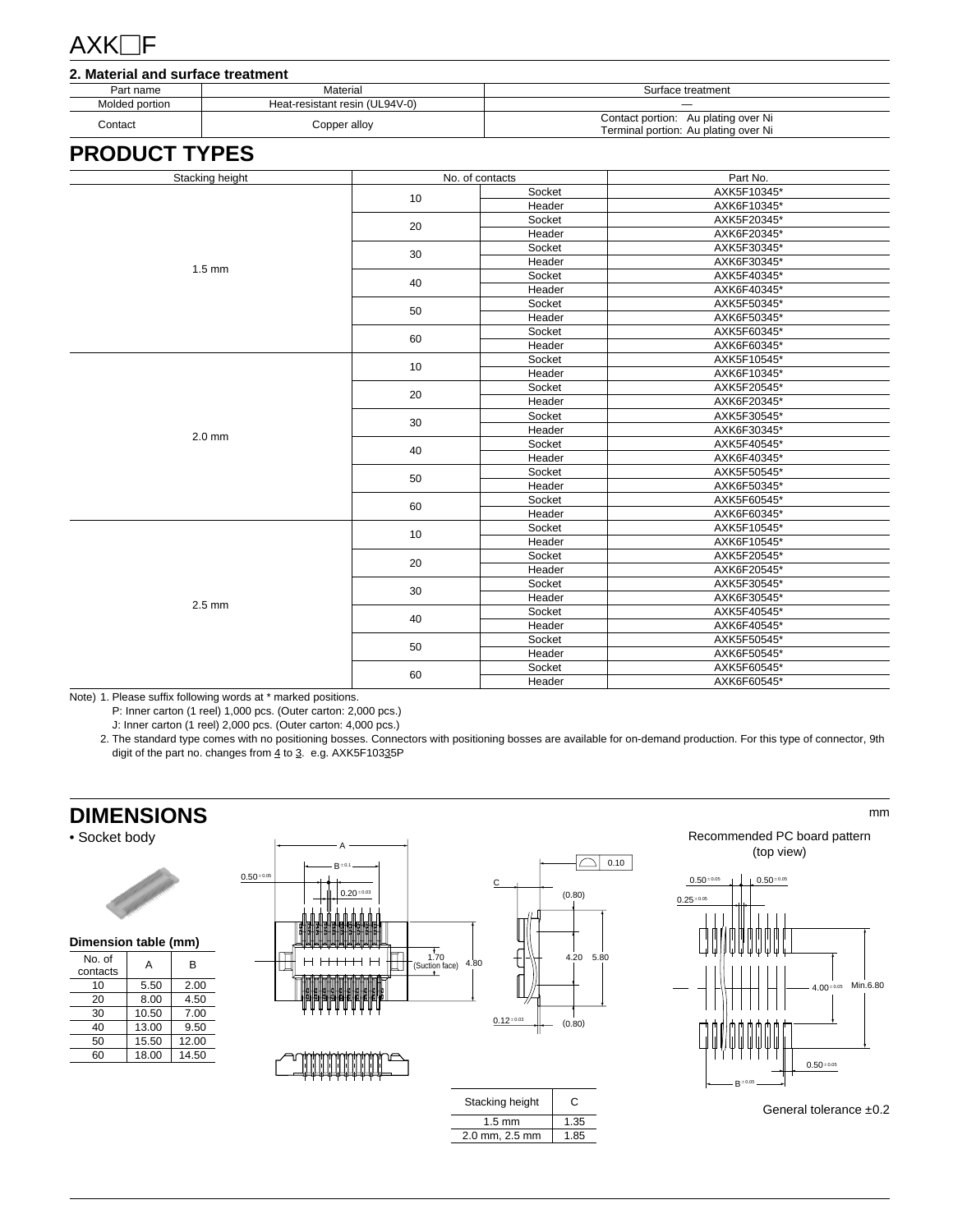mm

#### • Header



## **NOTES**

**1. Preventing vibration and shock** In order to secure the PC board connection even when a shock applied, please keep a connector away from the influence of the shock by fixing the PC boards to the enclosure or any other means.

**2.** These models are made very thin so that they may be smaller in size and light in weight than before.

Take care not to give then excessive force when mating them together or unmating them; otherwise, breakage may result.

To prevent damage from incorrect insertions, please confirm the correct position before mating connectors.



**3.** Keep the PC board warp 0.03 mm or below as against the overall length of the connector.